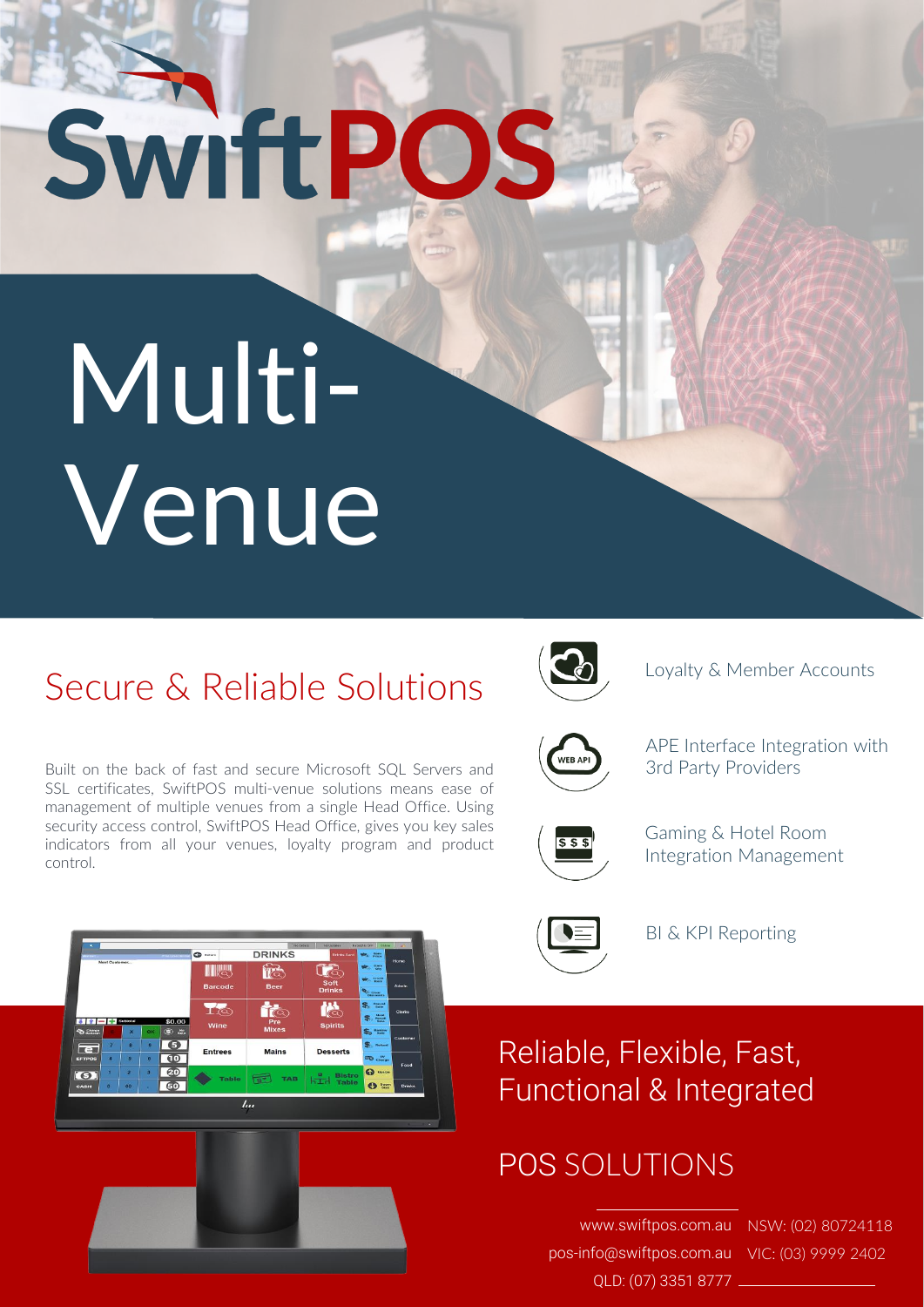### **SwiftPOS**

## Head Office

SwiftPOS Head Office is the solution for both company owned sites and more independently run venues that may be part of a larger group or corporation



The centrally controlled database means Head Office has more control on venues, including promotions, product items. Delivering greater control for Head Office

- $\checkmark$  Manage the active products in different venues
- ✓ Allows for central management of cost prices and selling prices for all venues
- $\checkmark$  Track all individual sales, voids, cancelled sales, credit sales, customer counts and payment media used at each of the remote venues
- ✓ Create Products, manage stock control, stock takes and suppliers from Head Office
- $\checkmark$  Manage an unlimited number of venues with a unlimited number POS terminals in varying locations



#### Independent Database Run Venues

With Independent databases, each site has the ability to create their own promotions and have a totally independent product files, but allow Head Office to manage members, accounts & loyalty accounts.

- $\checkmark$  Head Office provides a host based loyalty system that captures all the member transactions from all venues
- $\checkmark$  Track all individual sales, voids, cancelled sales, credit sales, customer counts and payment media used at each of the remote venues
- ✓ Shared loyalty database can still provide individual sites to offer "Member Only" promotions

pos-info@swiftpos.com.au VIC: (03) 9999 2402 QLD: (07) 3351 8777

www.swiftpos.com.au NSW: (02) 80724118

#### Our Commitment is your Peace of Mind